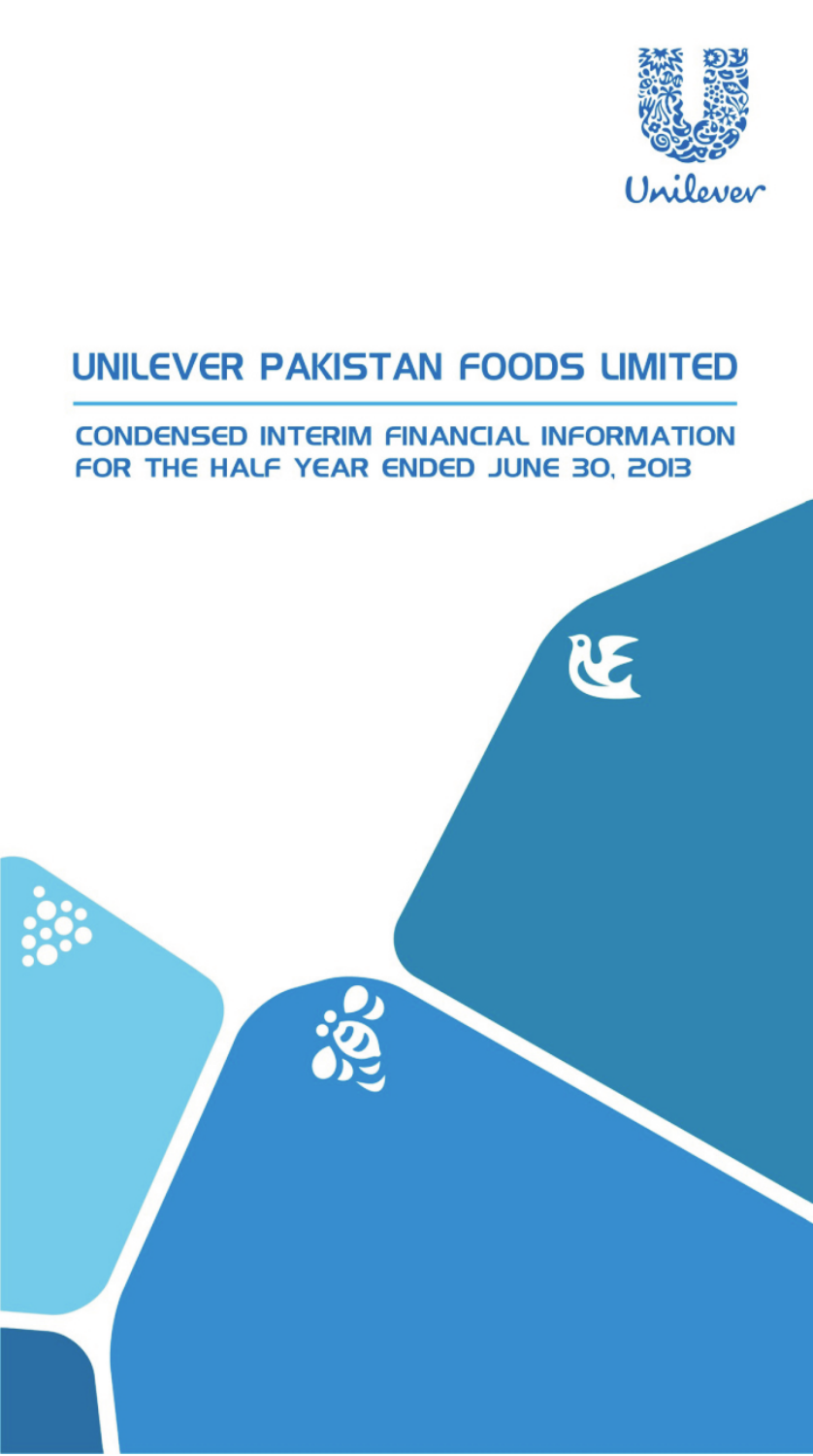### **COMPANY INFORMATION**

### **BOARD OF DIRECTORS**

- Mr. Ehsan A. Malik Chairman Ms. Fariyha Subhani Chief Executive Mr. Ali Tariq Director / CFO Mian Zulfikar H. Mannoo Director Mian M. Adil Mannoo Director Mr. Kamal Monnoo **Director** Mr. Badaruddin F. Vellani **Director** Ms.Shazia Syed Director Mr. Noman Amjad Lutfi **Director** Director
	-

### **COMPANY SECRETARY**

Mr. Amar Naseer

### **AUDIT COMMITTEE**

Mian Zulfikar H. Mannoo Chairman Mian M. Adil Mannoo Member Mr. Noman Amjad Lutfi **Member** Member

### **AUDITORS**

Messrs A.F. Ferguson & Co. Chartered Accountants State Life Building No. 1-C I.I. Chundrigar Road Karachi.

### **REGISTERED OFFICE**

Avari Plaza Fatima Jinnah Road Karachi - 75530

### **SHARE REGISTRATION OFFICE**

C/o Famco Associates (Pvt) Limited 8-F, Nursery, Block-6, P.E.C.H.S, Shahrah-e-Faisal, Karachi.

### **WEBSITE ADDRESS**

www.unileverpakistan.com.pk www.unileverpakistanfoods.com.pk

Mr. Azhar Shahid Secretary & Head of Internal Audit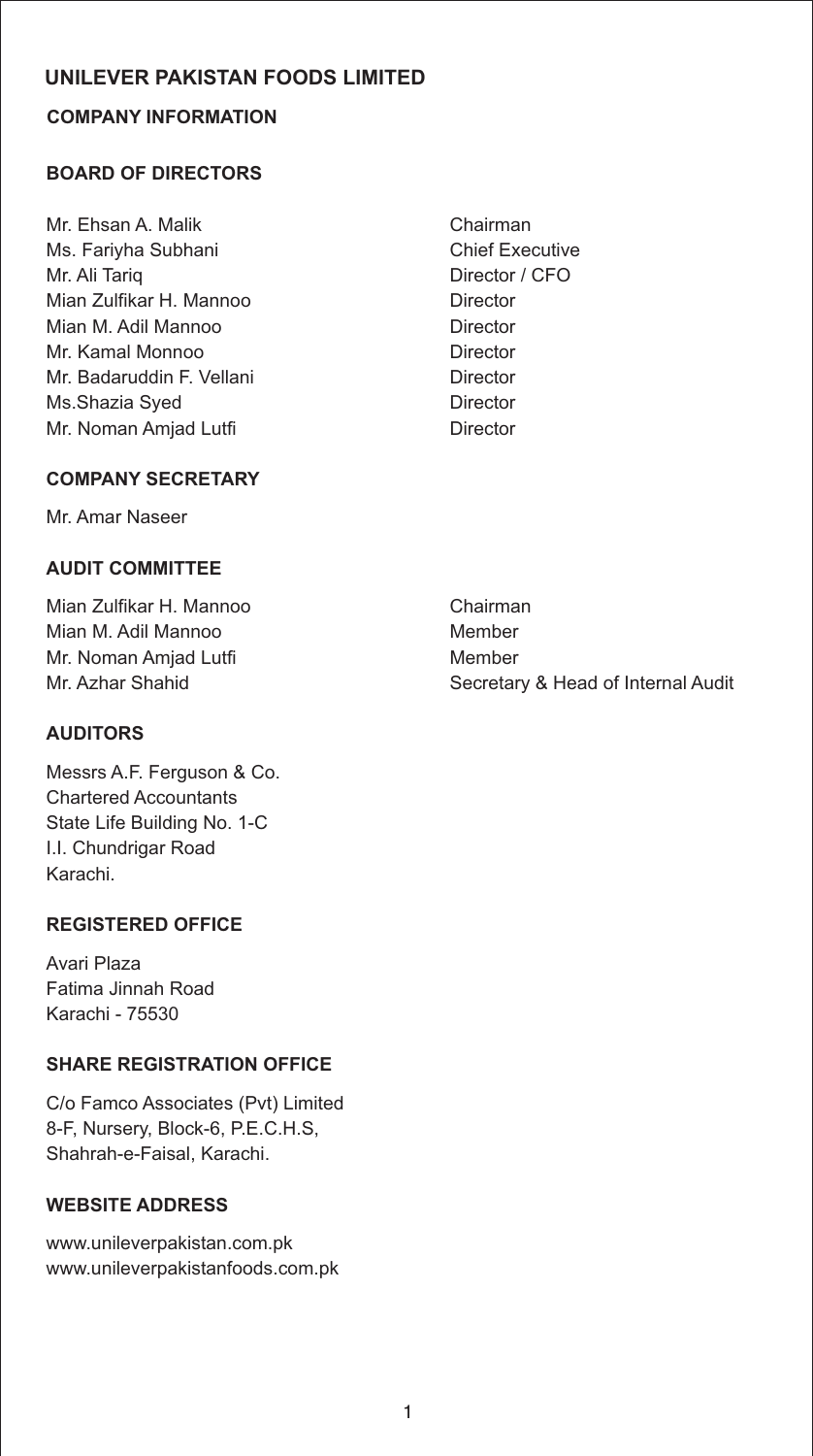### **Directors' Review**

#### Unilever Pakistan Foods Limited

2013 continues to be a challenging year, with energy crisis, adverse security environment, market closures and slowdown in consumer demand impacting the business. Despite this, underlying sales grew by 15% and growth was broad based. Gross margin increased by 212 bps, through savings programs and a more favourable mix. In Quarter 2, we stepped up advertising and promotion in an environment with many players vying for a share of the shrinking consumer wallet. EPS grew by 17%.

| <b>Financial Highlights</b>   | <b>Six Months</b><br>ended June 30, |           |                      |
|-------------------------------|-------------------------------------|-----------|----------------------|
|                               | 2013                                | 2012      | <b>Increase</b><br>% |
|                               | <b>Rs '000</b>                      |           |                      |
| <b>Net Sales</b>              | 3.465.270                           | 3.006.587 | 15%                  |
| <b>Profit before Taxation</b> | 687,838                             | 600.830   | 15%                  |
| <b>Profit after Taxation</b>  | 469.051                             | 401.143   | 17%                  |
| Earnings per Share (Rs.)      | 76.17                               | 65.15     | 17%                  |

#### **Future Outlook**

Inflation, fragile security environment, currency devaluation and power outages remain challenges for the business. We will however continue to drive our agenda of improving consumer lives through relevant innovations, strong brand equities and a performance rewarding culture.

On behalf of the Board

Fariyha Subhani Chief Executive

Karachi August 26, 2013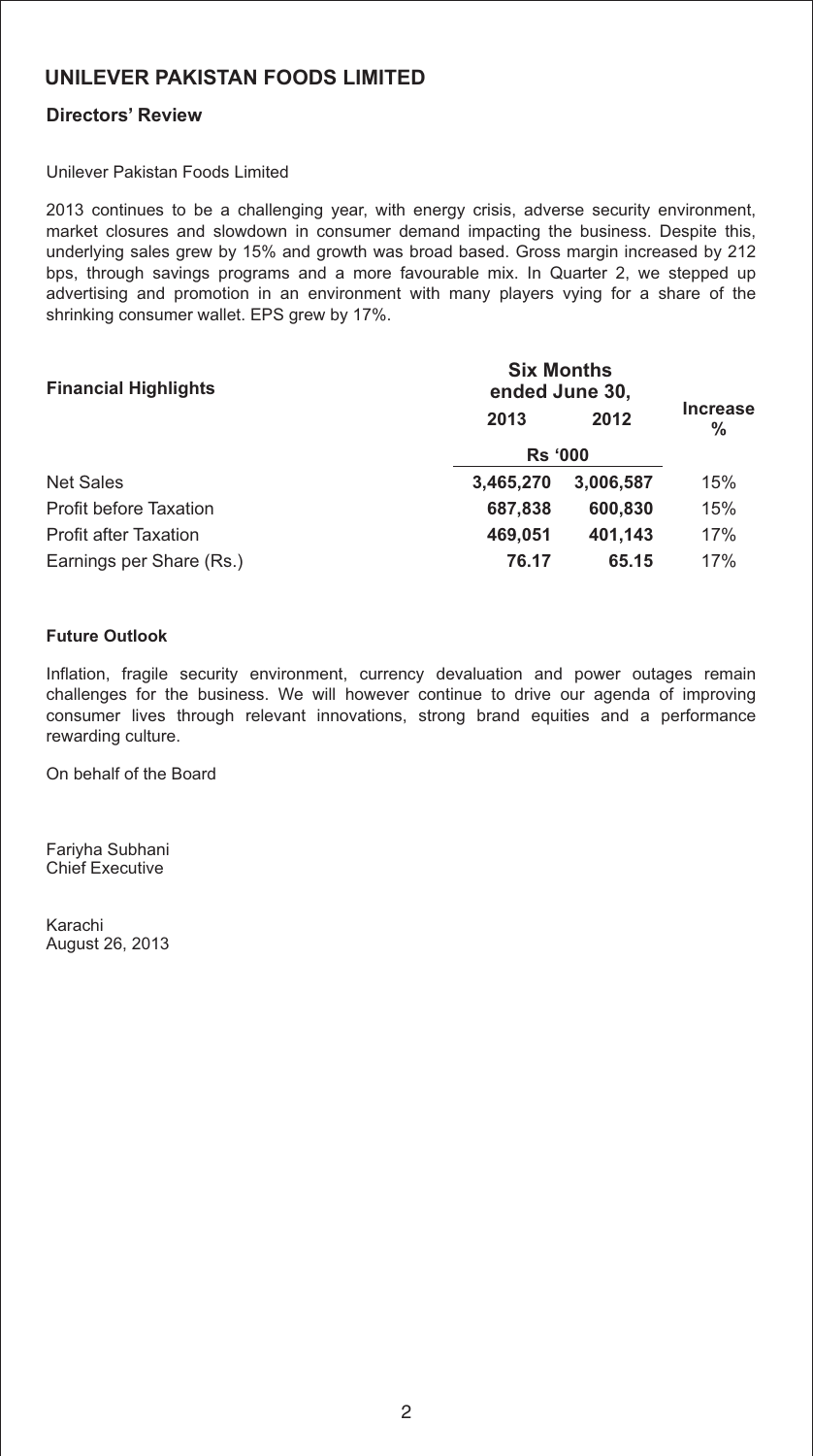### **CONDENSED INTERIM BALANCE SHEET AS AT JUNE 30, 2013**

|                                                                                                                                                                             | Note | <b>Unaudited</b><br><b>June 30,</b><br>2013                                        | Audited<br>(Restated)<br>December 31,<br>2012<br>(Rupees in thousand)              |
|-----------------------------------------------------------------------------------------------------------------------------------------------------------------------------|------|------------------------------------------------------------------------------------|------------------------------------------------------------------------------------|
| <b>ASSETS</b>                                                                                                                                                               |      |                                                                                    |                                                                                    |
| <b>Non-current assets</b>                                                                                                                                                   |      |                                                                                    |                                                                                    |
| Property, plant and equipment<br>Intangible assets<br>Long term loans<br>Retirement benefit - prepayment                                                                    | 4    | 662,790<br>81,637<br>18,836<br>763,263                                             | 649,333<br>81,637<br>22,477<br>3,460<br>756,907                                    |
| <b>Current assets</b>                                                                                                                                                       |      |                                                                                    |                                                                                    |
| Stores and spares<br>Stock in trade<br><b>Trade debts</b><br>Loans and advances<br>Trade deposits and short term prepayments<br>Other receivables<br>Cash and bank balances |      | 25,224<br>657,165<br>293,614<br>14,375<br>42,059<br>32,723<br>547,797<br>1,612,957 | 16,983<br>750,374<br>146,113<br>12,682<br>39,603<br>80,918<br>201,902<br>1,248,575 |
| <b>Total assets</b>                                                                                                                                                         |      | 2,376,220                                                                          | 2,005,482                                                                          |
| <b>EQUITY AND LIABILITIES</b>                                                                                                                                               |      |                                                                                    |                                                                                    |
| <b>Capital and reserves</b>                                                                                                                                                 |      |                                                                                    |                                                                                    |
| Share capital<br><b>Reserves</b>                                                                                                                                            |      | 61,576<br>596,849<br>658,425                                                       | 61,576<br>534,202<br>595,778                                                       |
| <b>LIABILITIES</b><br><b>Non-current liabilities</b>                                                                                                                        |      |                                                                                    |                                                                                    |
| Retirement benefits - obligation<br>Deferred taxation                                                                                                                       |      | 5,186<br>97,429<br>102,615                                                         | 3,922<br>103,067<br>106,989                                                        |
| <b>Current liabilities</b>                                                                                                                                                  |      |                                                                                    |                                                                                    |
| Trade and other payables<br>Provision<br>Accrued interest / mark-up<br>Sales tax payable<br>Taxation - provision less payments<br>Short term borrowings                     | 5    | 1,385,458<br>20,725<br>833<br>44,072<br>164,092<br>1,615,180                       | 1,213,083<br>7,508<br>895<br>4,640<br>11,692<br>64,897<br>1,302,715                |
| <b>Total liabilities</b>                                                                                                                                                    |      | 1,717,795                                                                          | 1,409,704                                                                          |
| <b>Contingencies and commitments</b>                                                                                                                                        | 6    |                                                                                    |                                                                                    |
| <b>Total equity and liabilities</b>                                                                                                                                         |      | 2,376,220                                                                          | 2,005,482                                                                          |

The annexed notes 1 to 10 form an integral part of this condensed interim financial information.

Chief Executive Director & Chief Financial Officer **Fariyha Subhani Ali Tariq**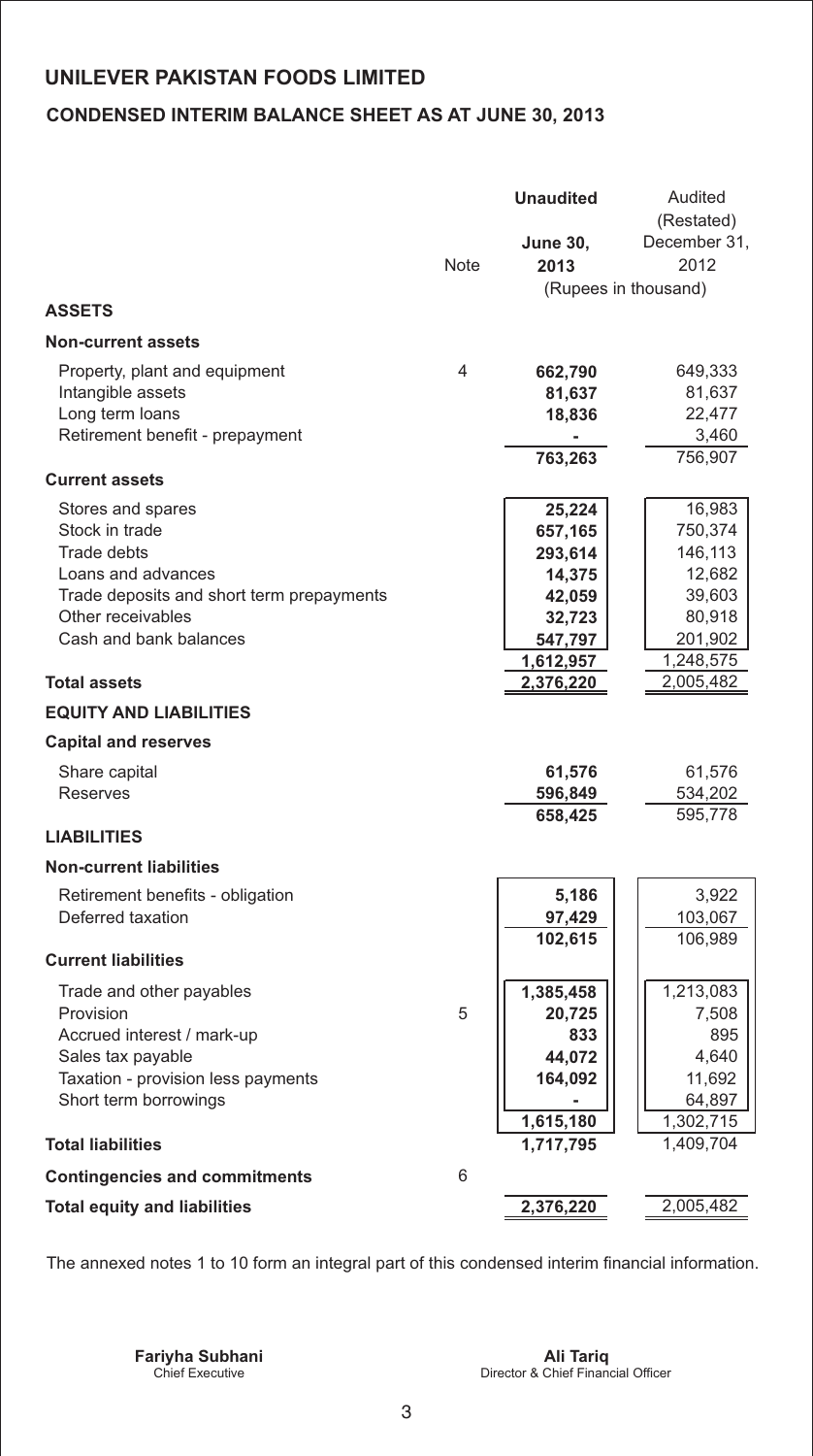### **CONDENSED INTERIM PROFIT AND LOSS ACCOUNT FOR THE HALF YEAR ENDED JUNE 30, 2013 - UNAUDITED**

|                                   | <b>Note</b> | <b>Quarter ended</b>    |                      | Half year ended         |                  |
|-----------------------------------|-------------|-------------------------|----------------------|-------------------------|------------------|
|                                   |             | <b>June 30,</b><br>2013 | June 30,<br>2012     | <b>June 30,</b><br>2013 | June 30,<br>2012 |
|                                   |             |                         | (Rupees in thousand) |                         |                  |
| Sales                             |             | 1,722,054               | 1,540,236            | 3,465,270               | 3,006,587        |
| Cost of sales                     | 5.2         | (1,001,948)             | (912, 768)           | (2,011,556)             | (1,808,993)      |
| Gross profit                      |             | 720,106                 | 627,468              | 1,453,714               | 1,197,594        |
| Distribution cost                 | 5.2         | (341, 466)              | (232, 985)           | (641, 180)              | (486, 706)       |
| Administrative expenses           |             | (61,007)                | (52,680)             | (96, 198)               | (86, 871)        |
| Other operating expenses          |             | (23, 233)               | (23, 976)            | (51, 773)               | (46, 877)        |
| Other income                      |             | 17,401                  | 8,030                | 27,761                  | 34,649           |
| <b>Profit from operations</b>     |             | 311,801                 | 325,857              | 692,324                 | 611,789          |
| Finance cost                      |             | (3, 131)                | (6, 812)             | (4, 486)                | (10, 959)        |
| <b>Profit before taxation</b>     |             | 308,670                 | 319,045              | 687,838                 | 600,830          |
| Taxation                          |             |                         |                      |                         |                  |
| - current                         |             | (97, 544)               | (99, 232)            | (224, 425)              | (184, 741)       |
| - deferred                        |             | 3,037                   | (6, 612)             | 5,638                   | (14, 946)        |
|                                   |             | (94, 507)               | (105, 844)           | (218, 787)              | (199, 687)       |
| <b>Profit after taxation</b>      |             | 214,163                 | 213,201              | 469,051                 | 401,143          |
| Other comprehensive income        |             |                         |                      |                         |                  |
| <b>Total comprehensive income</b> |             | 214,163                 | 213,201              | 469,051                 | 401,143          |
| Basic and diluted earnings        |             |                         |                      |                         |                  |
| per share (Rupees)                |             | 34.78                   | 34.62                | 76.17                   | 65.15            |

The annexed notes 1 to 10 form an integral part of this condensed interim financial information.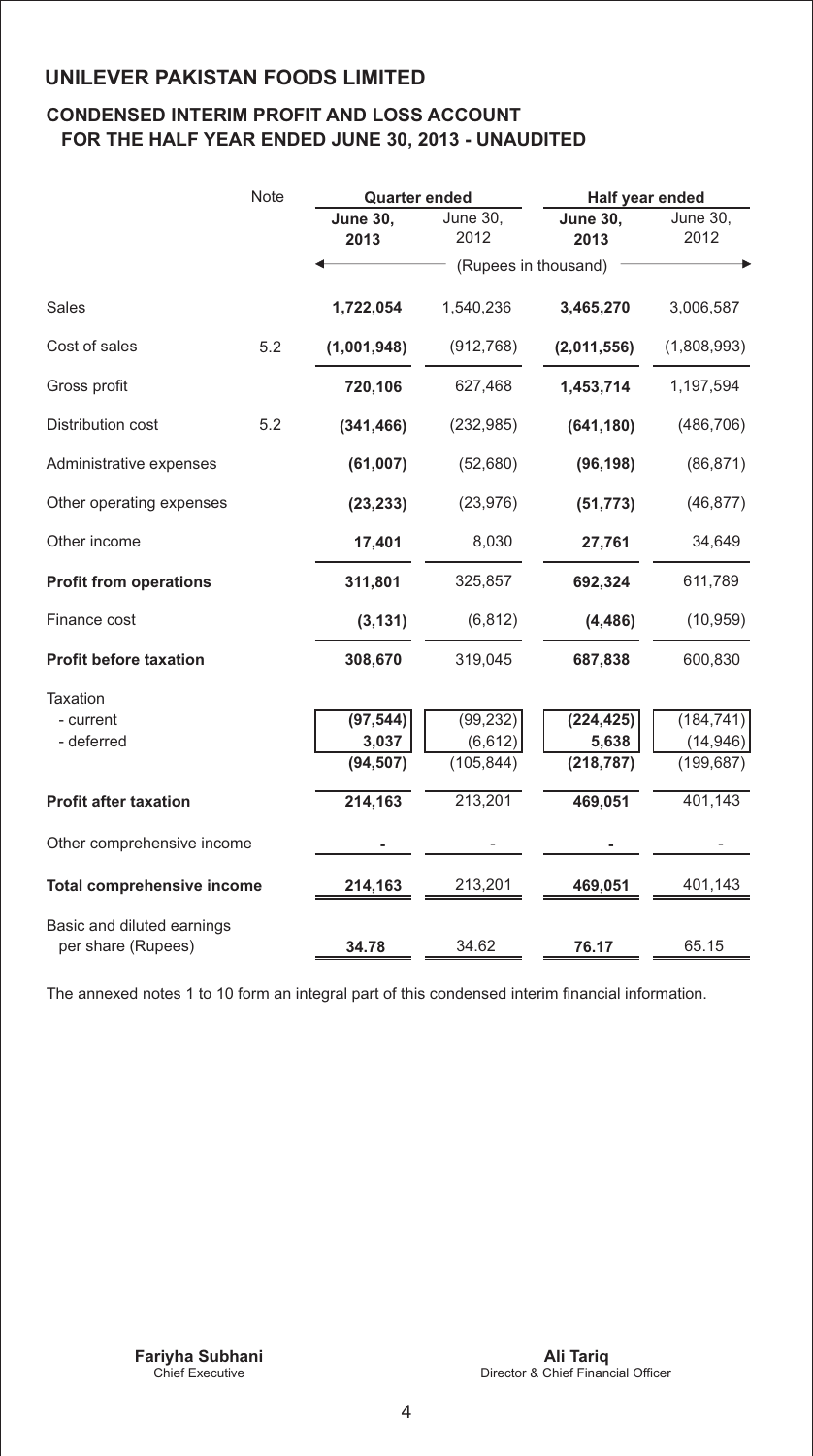### **CONDENSED INTERIM CASH FLOW STATEMENT FOR THE HALF YEAR ENDED JUNE 30, 2013 - UNAUDITED**

| Note                                                                                                                                                                                              | <b>June 30,</b><br>2013                                  | June 30,<br>2012                                    |
|---------------------------------------------------------------------------------------------------------------------------------------------------------------------------------------------------|----------------------------------------------------------|-----------------------------------------------------|
| <b>CASH FLOWS FROM OPERATING ACTIVITIES</b>                                                                                                                                                       | (Rupees in thousand)                                     |                                                     |
| Profit before taxation                                                                                                                                                                            | 687,838                                                  | 600,830                                             |
| Adjustment for non-cash charges and other items                                                                                                                                                   |                                                          |                                                     |
| Depreciation<br>Gain on disposal of property, plant and equipment<br>Mark-up on short term borrowings<br>Provision for retirement benefit - obligations<br>Return on savings and deposit accounts | 25,873<br>(558)<br>4,486<br>4,724<br>(7, 528)            | 30,510<br>5,616<br>7,575<br>(10, 018)               |
|                                                                                                                                                                                                   | 26,997<br>714,835                                        | 33,683<br>634,513                                   |
| <b>EFFECT ON CASH FLOW DUE TO WORKING CAPITAL CHANGES</b>                                                                                                                                         | <b>June 30,</b><br>2013                                  | <b>June 30,</b><br>2012                             |
| (Increase) / Decrease in current assets<br>Stores and spares<br>Stock in trade<br>Trade debts                                                                                                     | (Rupees in thousand)<br>(8, 241)<br>93,209               | (1,225)<br>17,542                                   |
| Loans and advances<br>Trade deposits and short term prepayments<br>Other receivables                                                                                                              | (147, 501)<br>(1,693)<br>(2, 456)<br>48,195<br>(18, 487) | 20,176<br>4,007<br>12,786<br>563<br>53,849          |
| Increase / (Decrease) in current liabilities                                                                                                                                                      |                                                          |                                                     |
| Sales Tax Payable<br>Provision<br>Trade and other payables                                                                                                                                        | 39,432<br>13,217<br>170,152<br>222,801                   | 4,734<br>(25, 361)<br>139,191<br>118,564            |
| Cash generated from operations<br>Mark-up on short term borrowings<br>Income tax paid<br>Decrease in long term loans<br>Increase in long term prepayment                                          | 919,149<br>(4, 548)<br>(72, 025)<br>3,641                | 806,926<br>(5, 497)<br>(124, 624)<br>2,234<br>2,894 |
| Net cash from operating activities                                                                                                                                                                | 846,217                                                  | 681,933                                             |
| <b>CASH FLOWS FROM INVESTING ACTIVITIES</b>                                                                                                                                                       |                                                          |                                                     |
| Purchase of property, plant and equipment<br>Sale proceeds of property, plant and equipment                                                                                                       | (39, 398)<br>626                                         | (44, 984)                                           |
| Return received on savings and deposit accounts<br>Net cash used in investing activities                                                                                                          | 7,528<br>(31, 244)                                       | 10,018<br>(34, 966)                                 |
| <b>CASH FLOW USED IN FINANCING ACTIVITY</b>                                                                                                                                                       |                                                          |                                                     |
| Dividend paid                                                                                                                                                                                     | (404, 181)                                               | (461, 739)                                          |
| Net increase in cash and cash equivalents                                                                                                                                                         | 410,792                                                  | 185,228                                             |
| Cash and cash equivalents at the beginning of the period                                                                                                                                          | 137,005                                                  | (1, 314)                                            |
| Cash and cash equivalents at the end of the period<br>7                                                                                                                                           | 547,797                                                  | 183,914                                             |

The annexed notes 1 to 10 form an integral part of this condensed interim financial information.

Chief Executive Director & Chief Financial Officer **Fariyha Subhani Ali Tariq**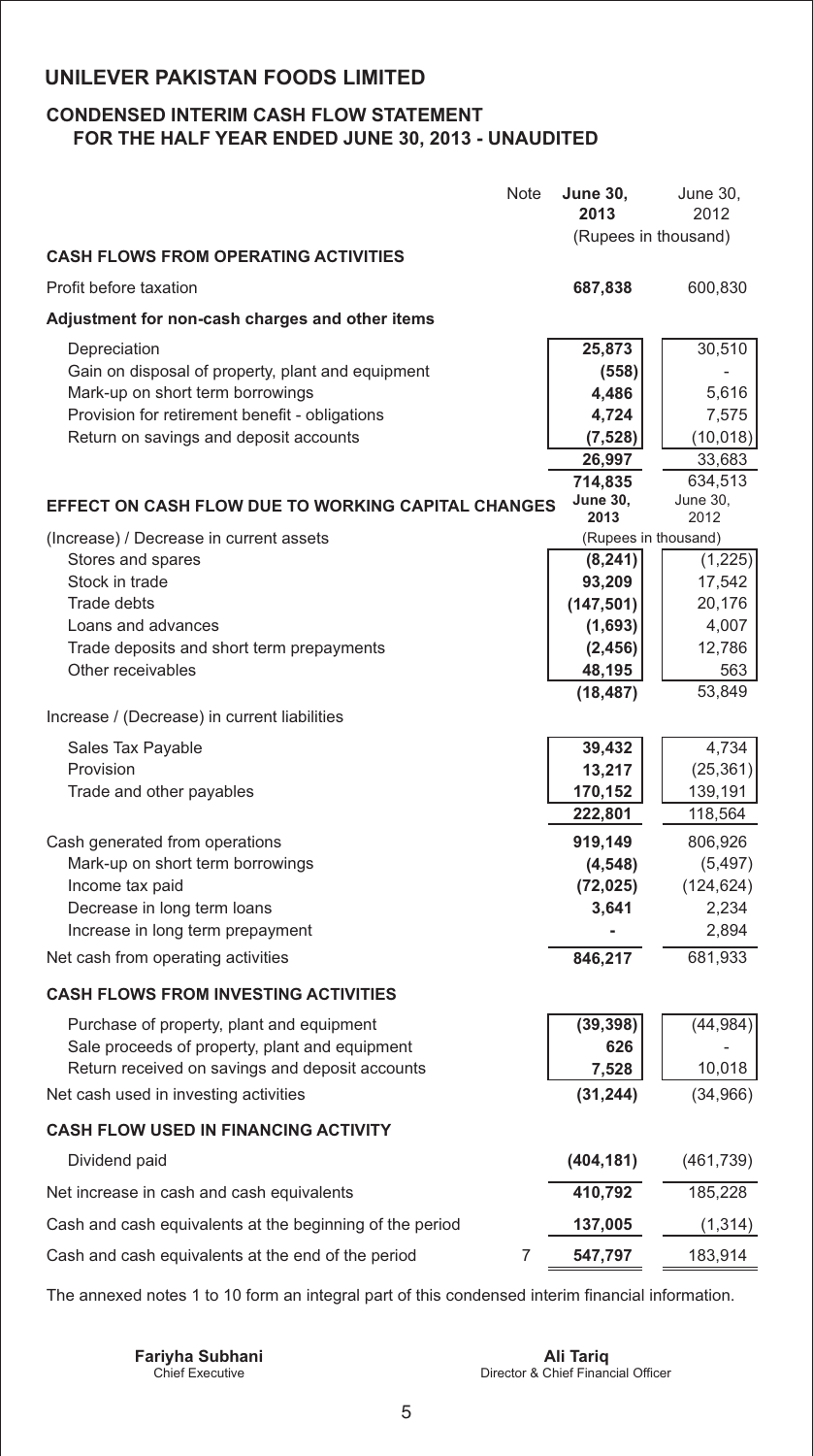### **CONDENSED INTERIM STATEMENT OF CHANGES IN EQUITY FOR THE HALF YEAR ENDED JUNE 30, 2013 - UNAUDITED**

|                                                                                                                                                  | <b>SHARE</b>   | <b>RESERVES</b>         |                |                      | <b>TOTAL</b>             |              |            |
|--------------------------------------------------------------------------------------------------------------------------------------------------|----------------|-------------------------|----------------|----------------------|--------------------------|--------------|------------|
|                                                                                                                                                  | <b>CAPITAL</b> | <b>CAPITAL</b>          |                |                      | <b>REVENUE</b>           | <b>SUB</b>   |            |
|                                                                                                                                                  |                | <b>Share</b><br>Premium | <b>Special</b> | General              | Unappropriated<br>Profit | <b>TOTAL</b> |            |
|                                                                                                                                                  |                |                         |                | (Rupees in thousand) |                          |              |            |
| Balance as at January 1, 2013 - restated                                                                                                         | 61,576         | 24,630                  | 628            | 138                  | 508,806                  | 534,202      | 595,778    |
| Profit for the half year ended<br>June 30, 2013                                                                                                  |                |                         |                |                      | 469,051                  | 469,051      | 469,051    |
| Other comprehensive income for<br>the half year ended June 30, 2013                                                                              |                |                         |                |                      |                          |              |            |
| Final dividend for the year ended<br>December 31, 2012 @ Rs 66<br>per share                                                                      |                |                         |                |                      | (406, 404)               | (406, 404)   | (406, 404) |
| Balance as at June 30, 2013                                                                                                                      | 61,576         | 24,630                  | 628            | 138                  | 571,453                  | 596,849      | 658,425    |
|                                                                                                                                                  |                |                         |                |                      |                          |              |            |
| Balance as at January 1, 2012                                                                                                                    | 61,576         | 24,630                  | 628            | 138                  | 404,563                  | 429,959      | 491,535    |
| Effect of change in accounting policy<br>with respect to accounting for<br>remeasurement losses on defined<br>benefit plan - net of tax (note 2) |                |                         |                |                      | (9,874)                  | (9,874)      | (9,874)    |
| Balance as at January 1, 2012 - restated                                                                                                         | 61,576         | 24,630                  | 628            | 138                  | 394,689                  | 420,085      | 481,661    |
| Profit for the half year ended<br>June 30, 2012                                                                                                  |                |                         |                |                      | 401,143                  | 401,143      | 401,143    |
| Other comprehensive income for<br>the half year ended June 30, 2012                                                                              |                |                         |                |                      |                          |              |            |
| <b>Dividends</b><br>Final dividend for the year ended<br>December 31, 2011 @ Rs 50<br>per share                                                  |                |                         |                |                      | (307, 880)               | (307, 880)   | (307, 880) |
| Interim dividend for the year ended<br>December 31, 2012 @ Rs 25<br>per share                                                                    |                |                         |                |                      | (153, 941)               | (153, 941)   | (153, 941) |
| Balance as at June 30, 2012 - restated                                                                                                           | 61,576         | 24,630                  | 628            | 138                  | 334,011                  | 359,407      | 420,983    |
|                                                                                                                                                  |                |                         |                |                      |                          |              |            |

The annexed notes 1 to 10 form an integral part of this condensed interim financial information.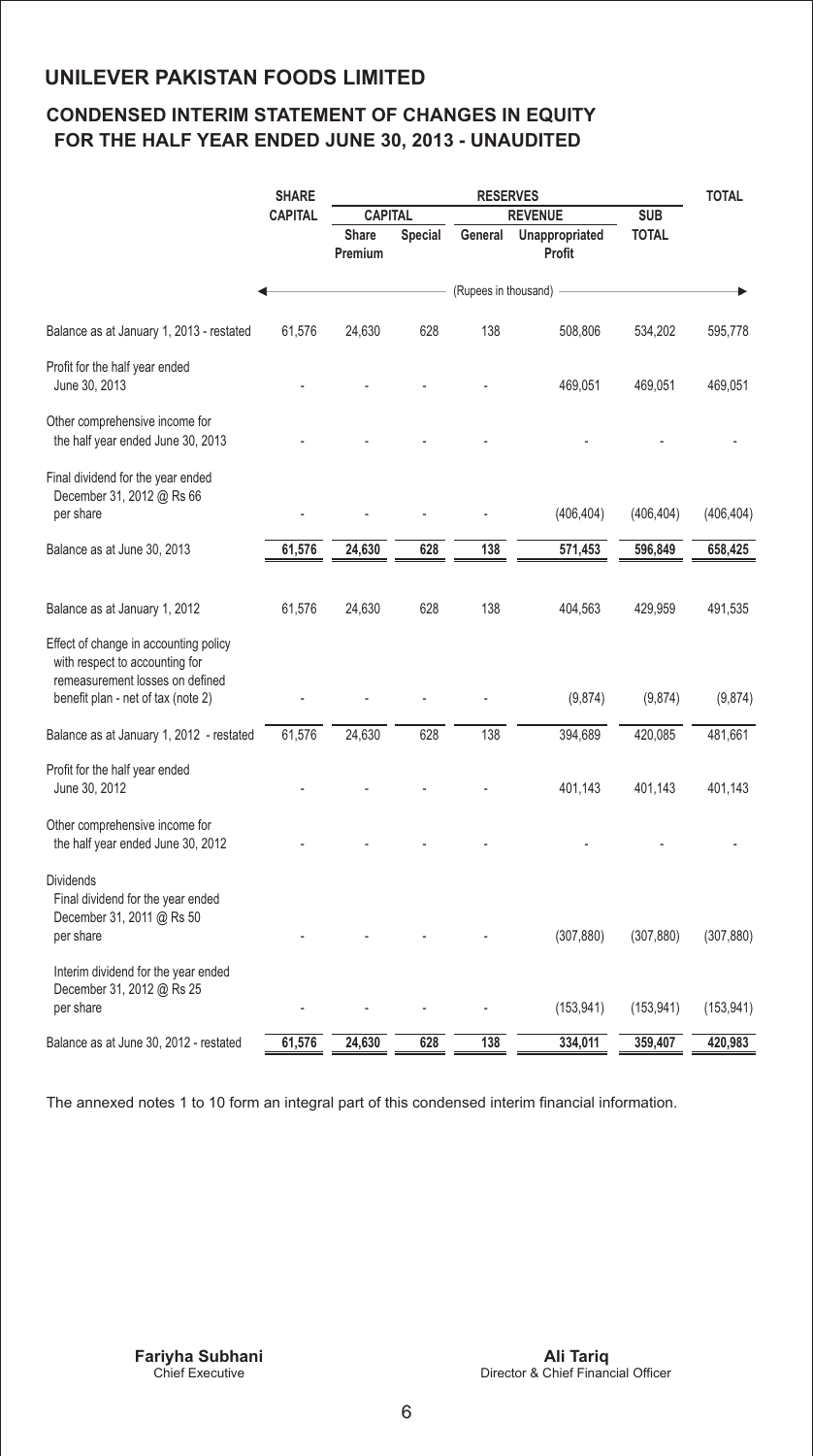#### **SELECTED NOTES TO AND FORMING PART OF THE CONDENSED INTERIM FINANCIAL INFORMATION FOR THE HALF YEAR ENDED JUNE 30, 2013 - UNAUDITED**

#### **1. BASIS OF PREPARATION**

This condensed interim financial information of Unilever Pakistan Foods Limited (the Company) for the half year ended June 30, 2013 has been prepared in accordance with the requirements of the International Accounting Standard No. 34 - Interim Financial Reporting and provisions of and directives issued under the Companies Ordinance, 1984. In case where requirements differ, the provisions of or directives issued under the Companies Ordinance, 1984 have been followed.

#### **2. ACCOUNTING POLICIES**

The accounting policies and the methods of computation adopted in the preparation of this condensed interim financial information are the same as those applied in the preparation of the financial statements for the year ended December 31, 2012 except as described below.

IAS 19 (revised) - 'Employee Benefits' effective for annual periods beginning on or after January 1, 2013 amends the accounting for employee benefits. The standard requires immediate recognition of past service cost and also replaces the interest cost on the defined benefit obligation and the expected return on plan assets with a net interest cost based on the net defined benefit asset or liability and the discount rate, measured at the beginning of the year.

Further, a new term 'remeasurements' has been introduced. This is made up of actuarial gains and losses, the difference between actual investment returns and the return implied by the net interest cost. The standard requires 'remeasurements' to be recognised in the balance sheet immediately, with a charge or credit to Other Comprehensive Income in the periods in which they occur.

Following the application of IAS 19 (Amendment) - 'Employee Benefits', the Company's policy for Staff Retirement Benefits in respect of 'remeasurements' stands amended as follows:

- The amount arising as a result of remeasurements are recognised in the balance sheet immediately, with a charge or credit to Other Comprehensive Income in the periods in which they occur.
- The change in accounting policy has been accounted for retrospectively in accordance with the requirements of IAS 8 'Accounting Policies, Changes in Accounting Estimates and Errors' and comparative figures have been restated.

The Company's condensed interim financial information is affected by the 'remeasurements' relating to prior years. The effects have been summarised below:

|                                                 | December 31, December 31,<br>2012 | 2011                 |
|-------------------------------------------------|-----------------------------------|----------------------|
|                                                 |                                   | (Rupees in thousand) |
| <b>Impact on Balance Sheet</b>                  |                                   |                      |
| Increase in retirement benefits - obligations   |                                   | (15, 190)            |
| Decrease in deferred taxation                   | 4.833                             | 5.316                |
| (Increase) / Decrease in reserves               | (4,833)                           | 9.874                |
| (Decrease) / Increase in unappropriated profits |                                   |                      |
| -Cumulative effect from prior years             |                                   | (9,874)              |
| -Impact for the year ended<br>December 31, 2012 | 14.707                            |                      |
|                                                 |                                   |                      |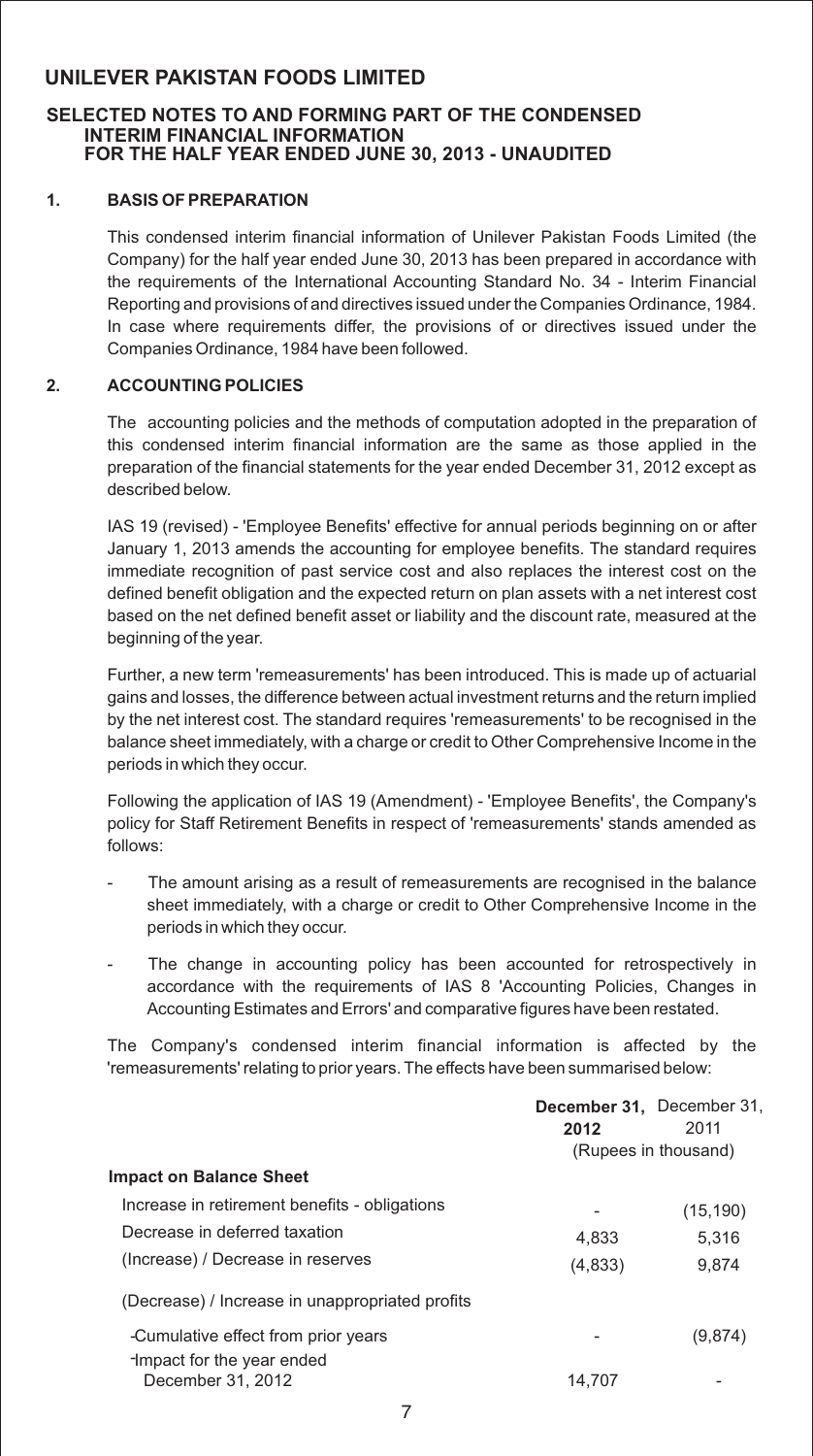The Company follows a consistent practice to conduct actuarial valuations annually at the year end. Hence, the impact on this and comparative condensed interim financial information are not quantifiable and are also considered immaterial.

#### **3. ACCOUNTING ESTIMATES, JUDGEMENTS AND FINANCIAL RISK MANGEMENT**

The preparation of this condensed interim financial information in confirmity with approved accounting standards requires management to make estimates, assumptions and use judgements that affect the application of policies and reported amounts of assets and liabilities and income and expenses. Estimates, assumptions and judgements are continually evaluated and are based on historical experience and other factors, including reasonable expectations of future events. Revisions to accounting estimates are recognised prospectively commencing from the period of revision.

Judgements and estimates made by the management in the preparation of this condensed interim financial information are the same as those that were applied to financial statements as at and for the year ended December 31, 2012.

The Company's financial risk management objectives and policies are consistent with those disclosed in the financial statements as at and for the year ended December 31, 2012.

|    |                                      | <b>Unaudited</b> | Audited              |
|----|--------------------------------------|------------------|----------------------|
|    |                                      |                  | (Restated)           |
|    |                                      | <b>June 30,</b>  | December 31,         |
|    |                                      | 2013             | 2012                 |
|    |                                      |                  | (Rupees in thousand) |
| 4. | <b>PROPERTY, PLANT AND EQUIPMENT</b> |                  |                      |
|    | Operating assets - at net book value | 621,094          | 609,403              |
|    | Capital work in progress - at cost   | 41,696           | 39,930               |
|    |                                      | 662,790          | 649,333              |

**4.1** Additions and disposals of operating assets during the period are as follows:

|                                                   |                         | <b>Additions</b><br>(at cost) |                         | <b>Disposals</b><br>(at net book value) |  |
|---------------------------------------------------|-------------------------|-------------------------------|-------------------------|-----------------------------------------|--|
|                                                   | <b>June 30,</b><br>2013 | June 30.<br>2012              | <b>June 30.</b><br>2013 | June 30,<br>2012                        |  |
|                                                   |                         | (Rupees in thousand)          |                         |                                         |  |
| Building on freehold land                         | 383                     | 840                           |                         |                                         |  |
| Plant and machinery<br>Electrical, mechanical and | 35,404                  | 2,582                         |                         |                                         |  |
| office equipment                                  | 404                     | 12,044                        |                         |                                         |  |
| <b>Furniture and Fixtures</b>                     | 1.441                   | 1.424                         | ۰                       |                                         |  |
| Motor vehicles                                    | ۰                       |                               | 68                      |                                         |  |
|                                                   | 37,632                  | 16.890                        | 68                      |                                         |  |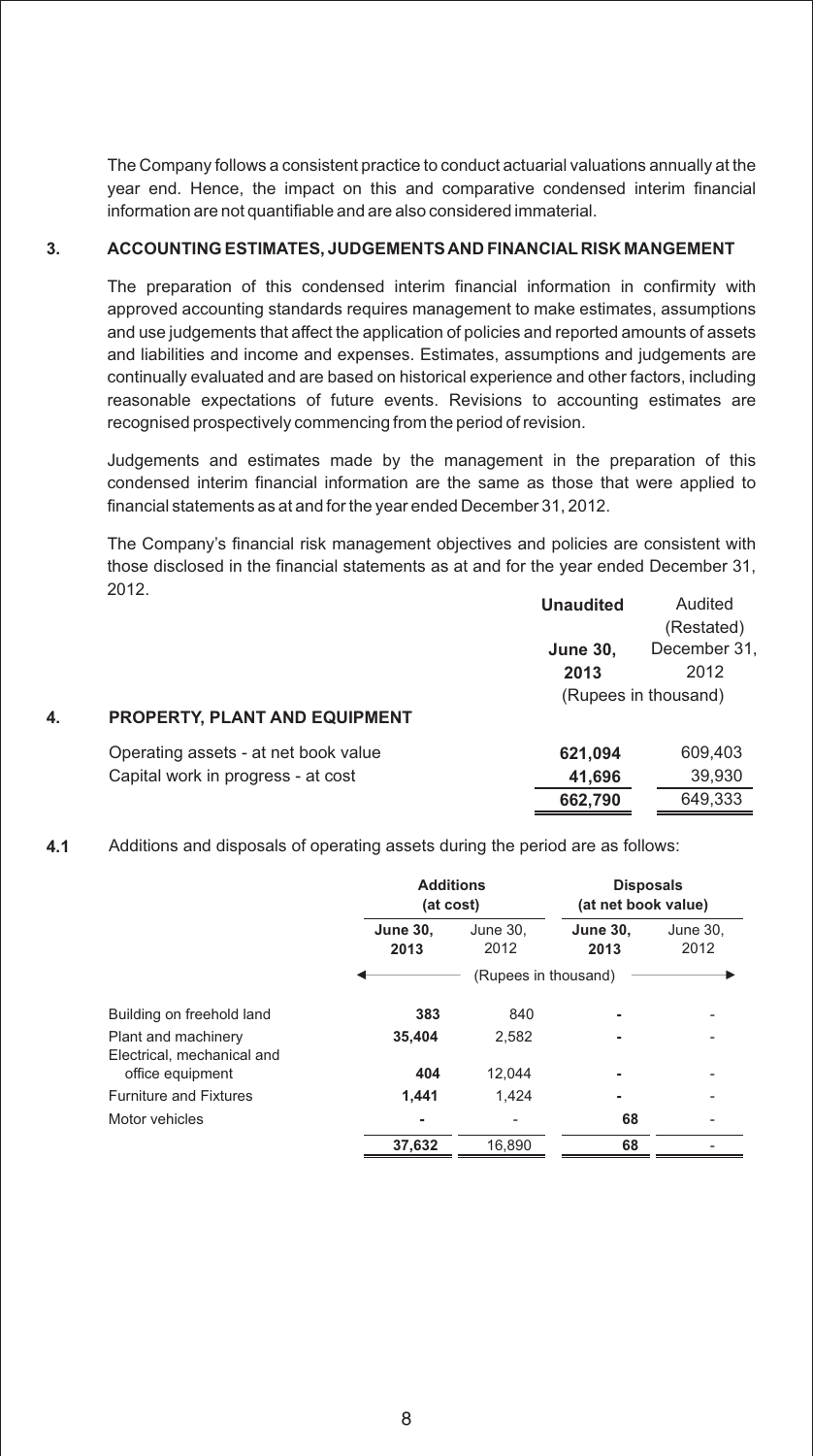|    |                                      | <b>Unaudited</b> | Audited              |
|----|--------------------------------------|------------------|----------------------|
|    |                                      |                  | (Restated)           |
|    |                                      | <b>June 30,</b>  | December 31.         |
|    |                                      | 2013             | 2012                 |
|    |                                      |                  | (Rupees in thousand) |
| 5. | <b>PROVISIONS</b>                    |                  |                      |
|    | Sindh Infrastructure Cess - note 5.1 | 8,710            | 5,993                |
|    | Restructuring - note 5.2             | 12,015           | 1,515                |
|    |                                      | 20,725           | 7,508                |

#### **5.1** The change represents provision made during the period.

**5.2** The change during the period represents employee redundancy cost and has been allocated as follows:

|                    | <b>Unaudited</b>     | Unaudited |
|--------------------|----------------------|-----------|
|                    | <b>June 30,</b>      | June 30,  |
|                    | 2013                 | 2012      |
|                    | (Rupees in thousand) |           |
| Cost of sales      | 2,377                |           |
| Distribution costs | 8,123                |           |
|                    | 10,500               |           |

### **6. CONTINGENCIES AND COMMITMENTS**

#### **6.1 Contingencies**

There has been no change in status of contingency reported in the financial statements for the year ended December 31, 2012.

#### **6.2 Commitments**

The commitments for capital expenditure outstanding as at June 30, 2013 amounted to Rs.10.9 million (December 31, 2012: Rs. 13.5 million).

|                                  | <b>June 30,</b><br>2013 | June 30,<br>2012 |
|----------------------------------|-------------------------|------------------|
| <b>CASH AND CASH EQUIVALENTS</b> | (Rupees in thousand)    |                  |
| Cash and bank balances           | 547.797                 | 193,370          |
| Short term borrowings            | ٠                       | (9, 456)         |
|                                  | 547,797                 | 183.914          |
|                                  |                         |                  |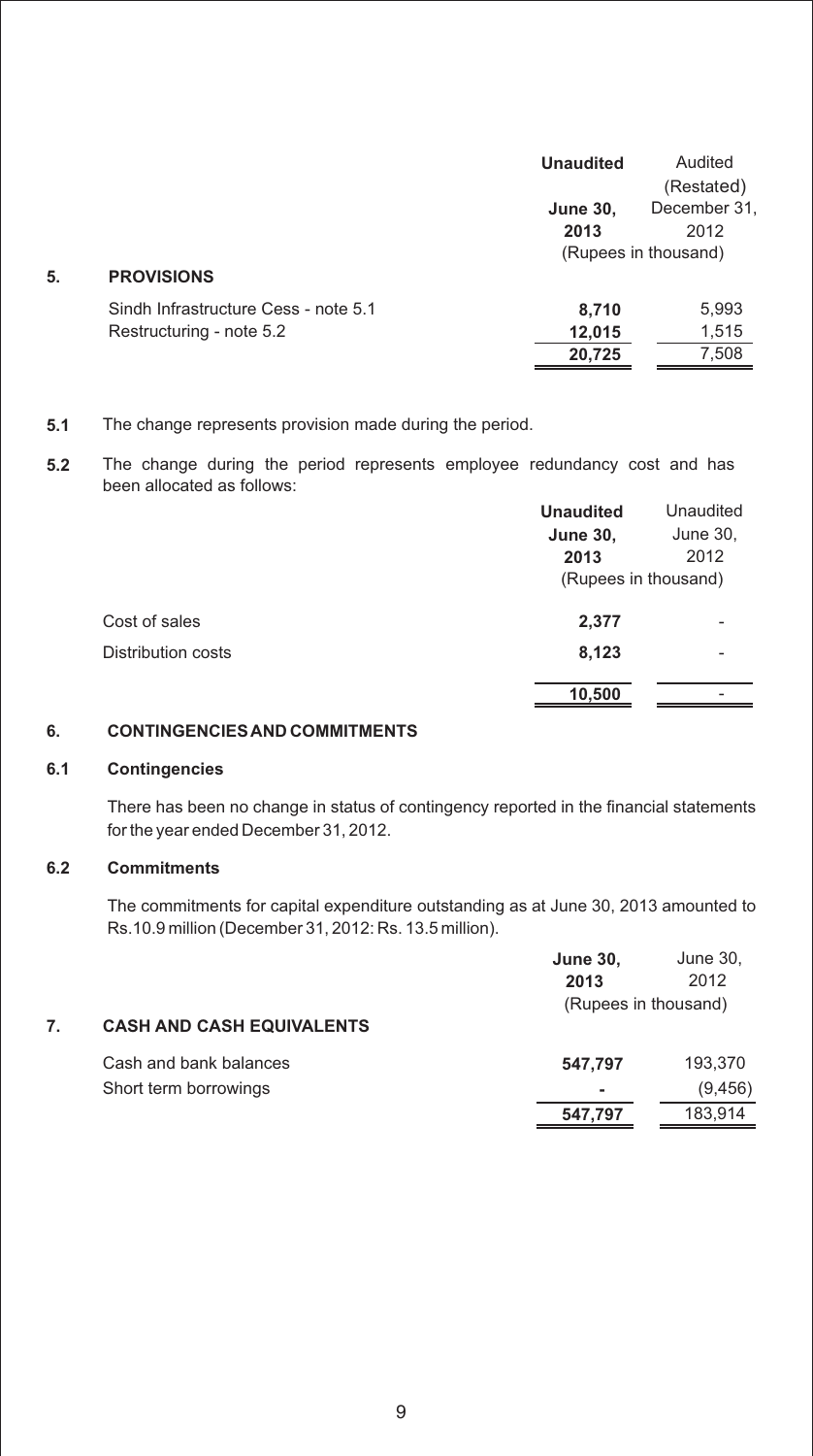#### **8. RELATED PARTYTRANSACTIONS**

Related party transactions during the period are as follows:

|     | <b>Relationship with</b><br>the company | <b>Nature of transactions</b>                         | <b>June 30,</b><br>2013<br>(Rupees in thousand) | June 30,<br>2012 |
|-----|-----------------------------------------|-------------------------------------------------------|-------------------------------------------------|------------------|
| i)  | Holding company                         | Royalty                                               | 31,263                                          | 24,871           |
| ii) | Other related parties                   | Technology fee                                        | 42,599                                          | 38,431           |
|     |                                         | Purchase of goods                                     | 677,301                                         | 617,574          |
|     |                                         | Sale of goods                                         | 17,416                                          | 13,129           |
|     |                                         | Purchase of Property, plant<br>and equipment          |                                                 | 11,986           |
|     |                                         | Fee for receiving of services<br>from related parties | 125,823                                         | 116,498          |
|     |                                         | Fee for providing of services<br>to related parties   | 9,011                                           | 14,929           |
|     |                                         | Contribution to:                                      |                                                 |                  |
|     |                                         | - Defined Contribution plan                           | 9,009                                           | 6,261            |
|     |                                         | Settlement on behalf of:                              |                                                 |                  |
|     |                                         | - Defined Contribution plan                           | 7,173                                           | 7,752            |
|     |                                         | - Defined Benefit plans                               | 1,469                                           | 15,387           |
|     | iii) Key management                     |                                                       |                                                 |                  |
|     | personnel                               | Salaries and other short-term<br>employee benefits    | 3,846                                           | 1,846            |

#### **9. INTERIM DIVIDEND**

The Board of Directors in its meeting held on August 26, 2013 declared cash dividend in respect of half year ended June 30, 2013 of Rs. 76 per share amounting to Rs. 467.98 million (interim cash dividend for the half year ended June 30, 2012: Rs. 50 per share amounting to Rs. 307.88 million).

This condensed interim financial information does not reflect the interim dividend as payable, which will be accounted for in the statements of changes in equity as an appropriation from the unappropriated profit in the year ending December 31, 2013.

#### **10. DATE OF AUTHORISATION FOR ISSUE**

This condensed interim financial information was authorised for issue on August 26, 2013 by the Board of Directors of the Company.